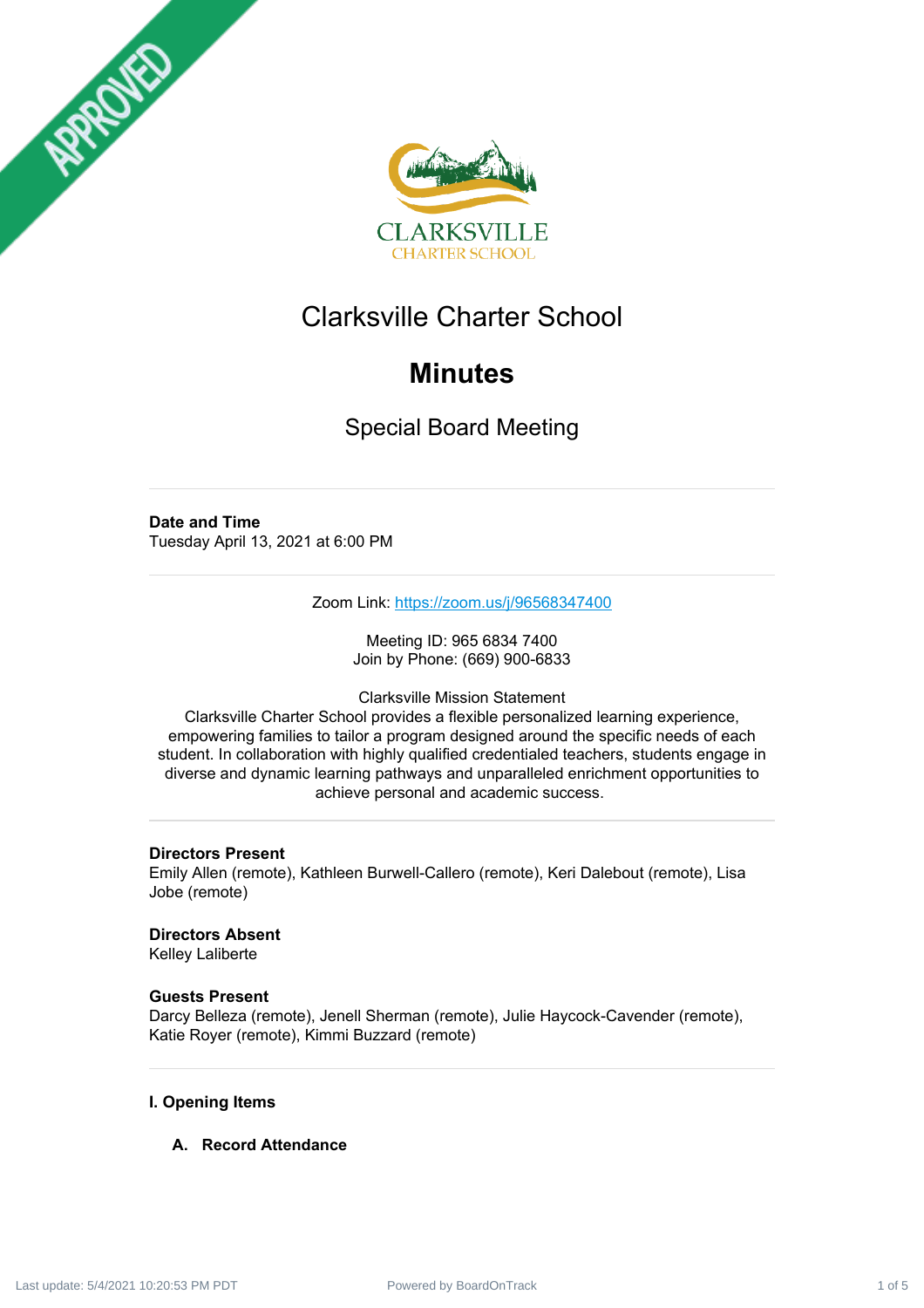#### **B. Call the Meeting to Order**

Emily Allen called a meeting of the board of directors of Clarksville Charter School to order on Tuesday Apr 13, 2021 at 6:03 PM.

#### **C. Approval of the Agenda**

Lisa Jobe made a motion to approve the agenda. Kathleen Burwell-Callero seconded the motion. The board **VOTED** to approve the motion.

**Roll Call**

| Kathleen Burwell-Callero Aye |        |  |
|------------------------------|--------|--|
| Keri Dalebout                | Aye    |  |
| Lisa Jobe                    | Aye    |  |
| Kelley Laliberte             | Absent |  |
| Emily Allen                  | Aye    |  |

#### **D. Public Comments**

No public coments were made.

#### **II. Finance**

#### **A. School Counselor Salary Schedule**

Jenell Sherman explained that the salary schedule for High School Counselors was adjusted to 200 work days.

Keri Dalebout made a motion to approve the updated School Counselor Salary Schedule.

Lisa Jobe seconded the motion.

The board **VOTED** to approve the motion.

**Roll Call**

| Lisa Jobe                    | Aye    |
|------------------------------|--------|
| Kelley Laliberte             | Absent |
| Keri Dalebout                | Aye    |
| Kathleen Burwell-Callero Aye |        |
| <b>Emily Allen</b>           | Ave    |

#### **B. Discussion and Potential Action on the Consolidated Application and Reporting System (CARS) Application for Funding**

Jenell Sherman explained that this application allows the school to attempt to attain additional funding. The school plans to apply for Title 1 (Low SES), Title II (Professional Development), and Title III (EL Students) federal funds.

Emily Allen asked if there is additional testing required for students with the acceptance of this funding. Jenell Sherman shared that student progress and growth will need to be monitored.

Keri Dalebout asked if students are required to attain a certain threshold of achievement. Jenell Sherman shared that student progress will need to be documented.

Lisa Jobe asked if the funds are competitive. Jenell Sherman shared that schools qualify based on student populations.

Emily Allen asked what the downside would be for these funds. Jenell Sherman shared that the amount of documentation and additional clerical work is significant. Club-1: Claus: Study Charter 3 of Finding - Tuesday April 2 of 5 Clarksville Charles Street<br>
By Book Meeting - Special Board - Special Board - Special Board - Special Board - Special Board - Special Board - Special Board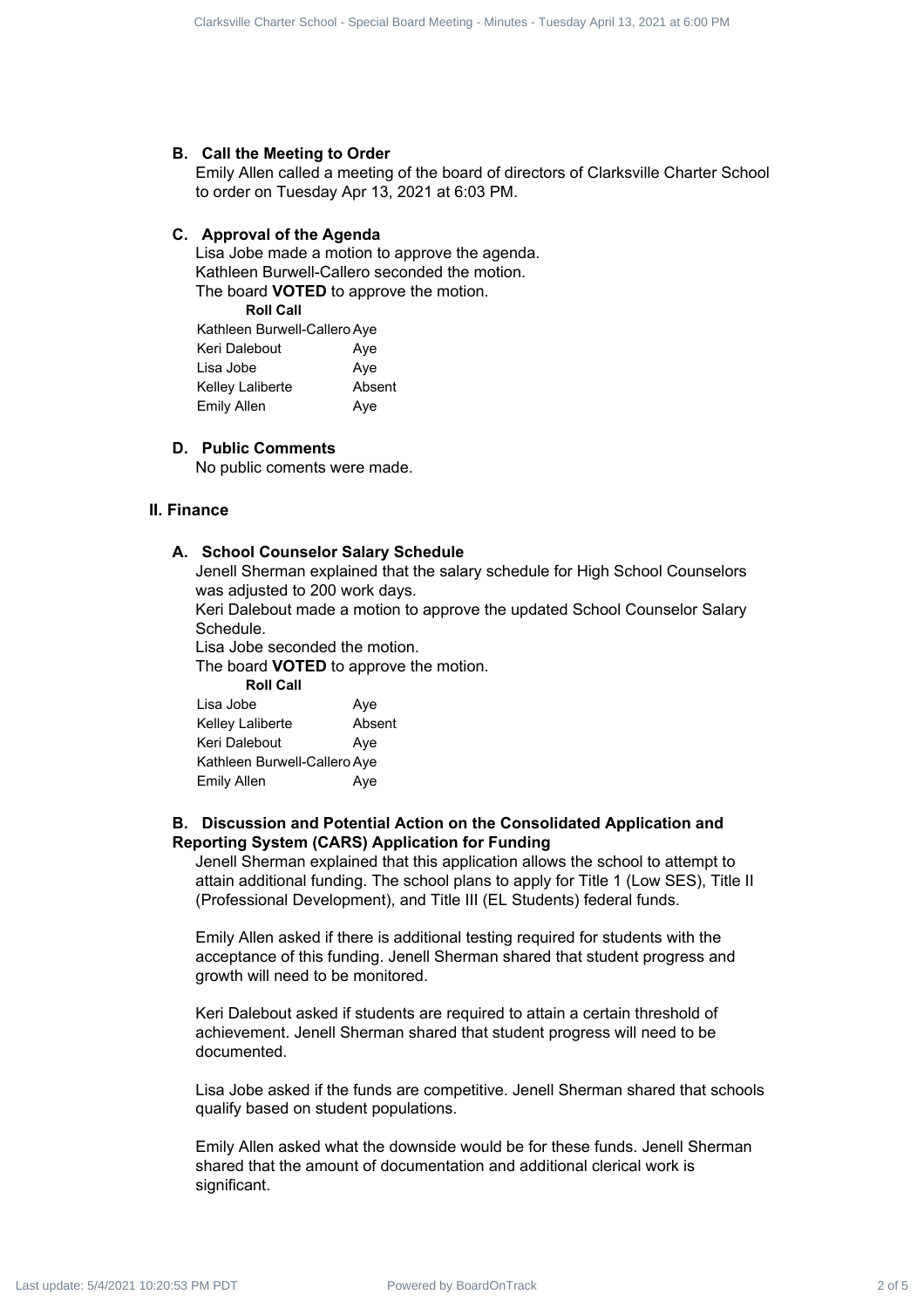Emily Allen asked if the amount of funding was specified. Jenell Sherman shared the anticipated amounts for Title 1 and ESSER II funding for Clarksville.

Katie Burwell asked for more specificity regarding the type and frequency of testing to comply with the funding requirements. Jenell Sherman shared that internal testing assessment data and ELPAC test scores that are already being conducted can be used. Charter down binds of the amount of the amount of 5 Clarksville Charter School - Special Board Meeting - Minutes and Company April 13, 2021 at 6:00 PM Last update: The amount of the amount of 5 Clarksville Charter School

Emily Allen asked for more information about what types of programs the funds will be used for. Jenell Sherman shared that the programs are outlined in the LCAP addendum and program assurances.

Emily Allen asked when the application is due. Jenell Sherman shared that April 16, 2021 is the extended deadline.

Lisa Jobe made a motion to approve the Consolidated Application and Reporting System (CARS) Application for Funding.

Kathleen Burwell-Callero seconded the motion.

The board **VOTED** to approve the motion.

| <b>Roll Call</b>             |        |
|------------------------------|--------|
| <b>Emily Allen</b>           | Aye    |
| Kathleen Burwell-Callero Aye |        |
| Kelley Laliberte             | Absent |
| Keri Dalebout                | Aye    |
| Lisa Jobe                    | Aye    |

#### **C. Discussion and Potential Action on the Local Control and Accountability Plan (LCAP) Federal Addendum for Title 1**

Jenell Sherman shared the LCAP Addendum.

Keri Dalebout made a motion to approve the Local Control and Accountability Plan (LCAP) Federal Addendum for Title 1.

Lisa Jobe seconded the motion.

The board **VOTED** to approve the motion.

| <b>Roll Call</b> |  |
|------------------|--|
|------------------|--|

| Keri Dalebout                | Aye    |
|------------------------------|--------|
| Kelley Laliberte             | Absent |
| Emily Allen                  | Aye    |
| Kathleen Burwell-Callero Aye |        |
| Lisa Jobe                    | Aye    |

#### **D. Discussion and Potential Action on the ESSER II Assurances**

Janell Sherman shared that the ESSER II Assurances are the school's agreement to use the funds the way they are intended and that the funds are not being used to fund programs that are already in existence.

Kathleen Burwell-Callero made a motion to approve the ESSER II Assurances. Lisa Jobe seconded the motion.

The board **VOTED** to approve the motion.

| <b>Roll Call</b>             |        |
|------------------------------|--------|
| Lisa Jobe                    | Aye    |
| <b>Emily Allen</b>           | Aye    |
| Kathleen Burwell-Callero Aye |        |
| Keri Dalebout                | Ave    |
| Kelley Laliberte             | Absent |

### **E. Discussion and Potential Action on the Approval of Software License Purchase**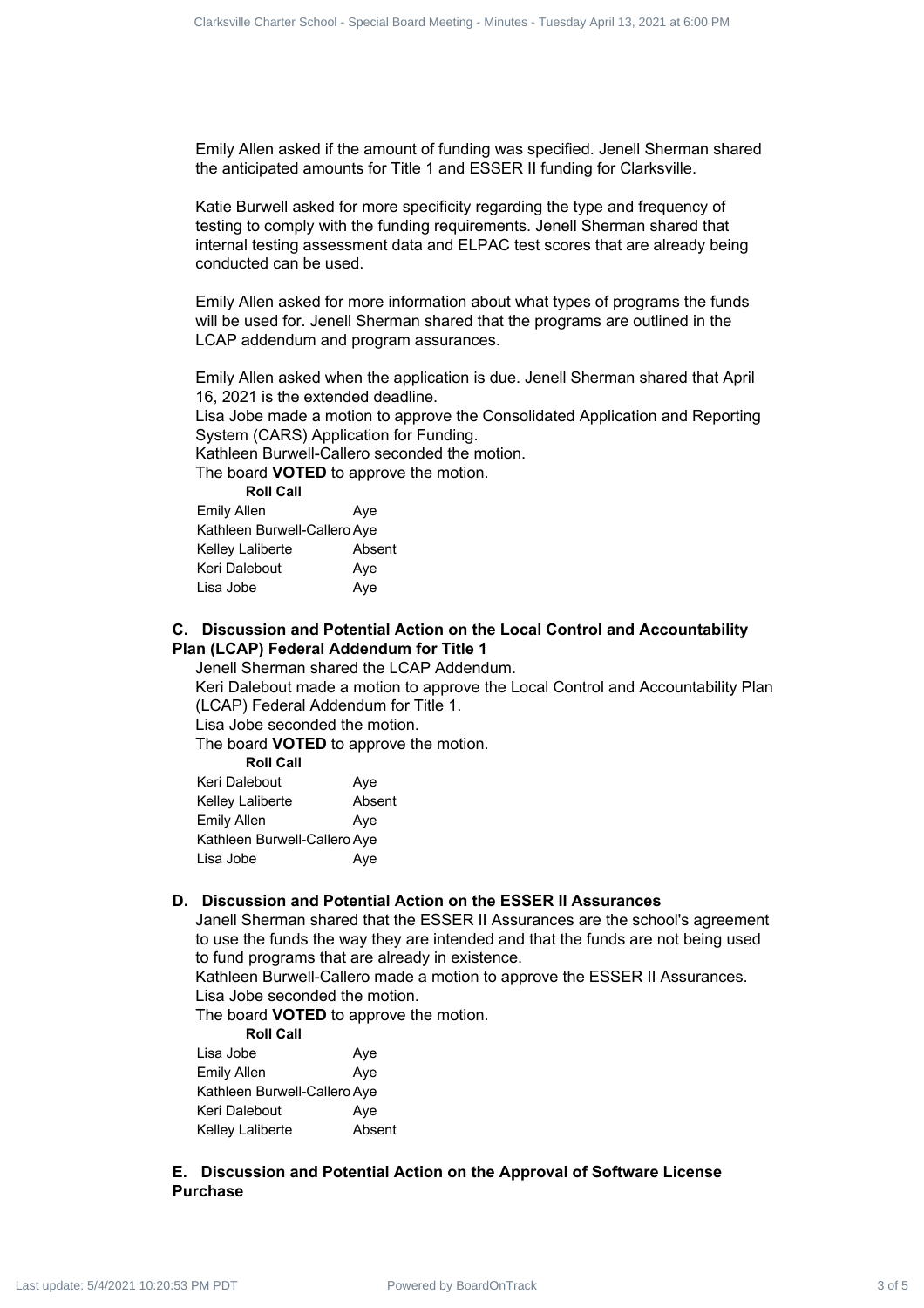Emily Allen confirmed that all Board members received an email that was sent that included a confidential legal memo.

Keri Dalebout made a motion to allow Jenell Sherman to move forward with the Software License Purchase.

Lisa Jobe seconded the motion.

The board **VOTED** to approve the motion.

**Roll Call**

| Kathleen Burwell-Callero Aye |        |  |
|------------------------------|--------|--|
| Keri Dalebout                | Ave    |  |
| Emily Allen                  | Aye    |  |
| Kelley Laliberte             | Absent |  |
| Lisa Jobe                    | Aye    |  |

#### **III. Closing Items**

#### **A. Board of Director's Comments & Requests**

Lisa Jobe shared that she may not be able to attend the next board meeting due to travel.

Emily Allen requested that the Board review the Executive Director Evaluation prior to the next meeting

The Board will continue with the Governance Academy.

**B. Announcement of Next Regular Scheduled Board Meeting** April 29, 2021 at 6:30 pm.

#### **C. Adjourn Meeting**

Kathleen Burwell-Callero made a motion to adjourn the meeting at 6:39 pm. Lisa Jobe seconded the motion.

The board **VOTED** to approve the motion.

**Roll Call** Lisa Jobe **Aye** Kathleen Burwell-Callero Aye Keri Dalebout **Aye** Emily Allen Aye Kelley Laliberte Absent

There being no further business to be transacted, and upon motion duly made, seconded and approved, the meeting was adjourned at 6:39 PM.

Respectfully Submitted, Emily Allen

Prepared By Kathy Fagundo

Noted By

#### Board Secretary

Public Comment Rules: Members of the public may address the Board on agenda or non-agenda items through the teleconference platform, Zoom. Zoom does not require the members of the public to have an account or login. Please either utilize the chat option to communicate to the administrative team of your desire to address the Board or simply communicate orally your desire to address the Board when the Board asks for public Charter down the data is a track the set of 5 Clarksville Charter School and the special Board Charter School and the special Board Charter School and the special Board Charter School and the special Board Charter School